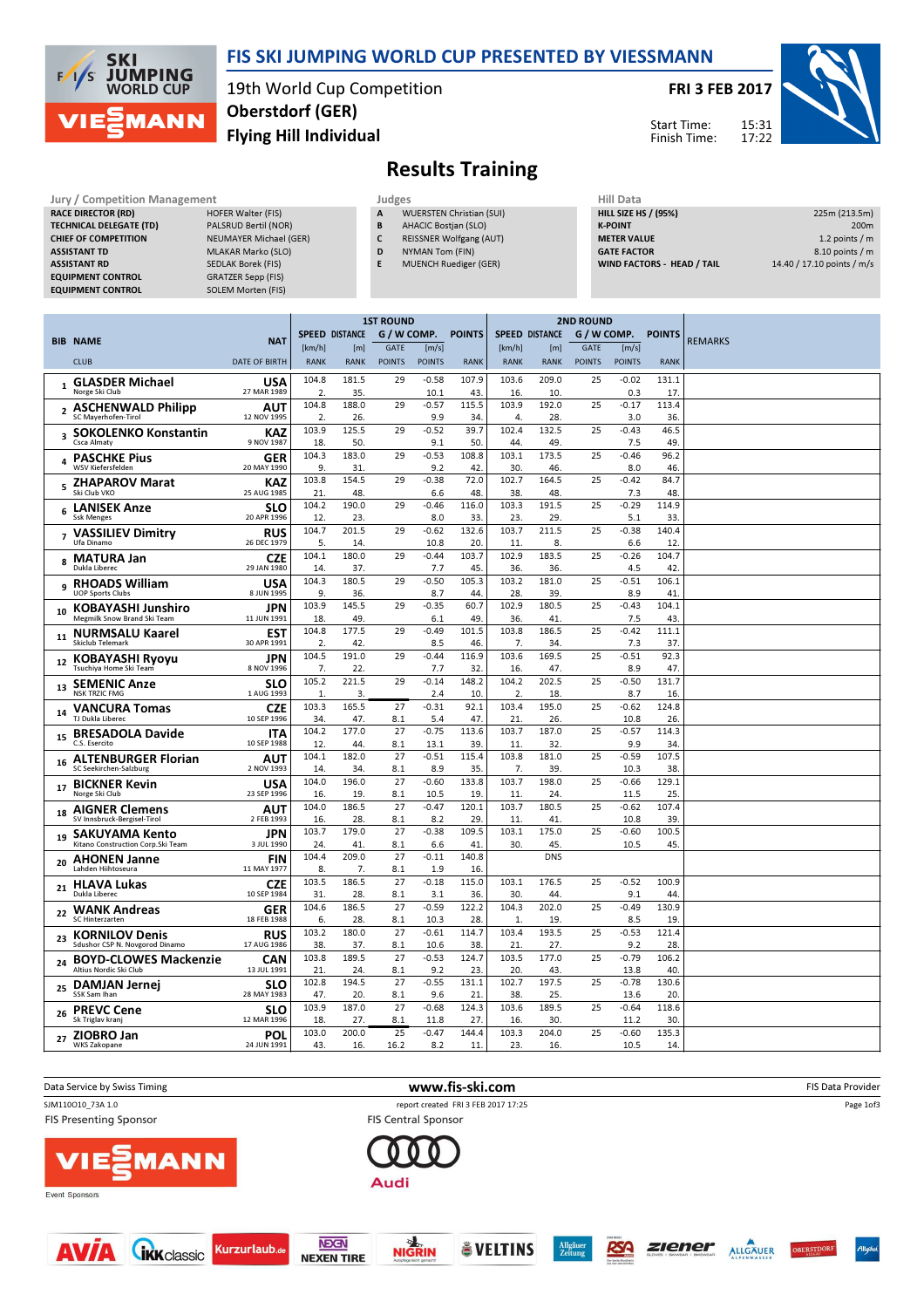

#### FIS SKI JUMPING WORLD CUP PRESENTED BY VIESSMANN

19th World Cup Competition Flying Hill Individual Oberstdorf (GER)

FRI 3 FEB 2017



15:31 17:22 Start Time: Finish Time:

# Results Training

|    |                                                       |                          | <b>1ST ROUND</b> |                       |               | <b>2ND ROUND</b> |                |                       |              |               |                |                       |                |
|----|-------------------------------------------------------|--------------------------|------------------|-----------------------|---------------|------------------|----------------|-----------------------|--------------|---------------|----------------|-----------------------|----------------|
|    |                                                       |                          |                  | <b>SPEED DISTANCE</b> | G / W COMP.   |                  | <b>POINTS</b>  | <b>SPEED DISTANCE</b> |              | G / W COMP.   |                | <b>POINTS</b>         |                |
|    | <b>BIB NAME</b>                                       | <b>NAT</b>               | [km/h]           | [m]                   | <b>GATE</b>   | [m/s]            |                | [km/h]                | [m]          | <b>GATE</b>   | [m/s]          |                       | <b>REMARKS</b> |
|    | <b>CLUB</b>                                           | DATE OF BIRTH            | <b>RANK</b>      | <b>RANK</b>           | <b>POINTS</b> | <b>POINTS</b>    | <b>RANK</b>    | <b>RANK</b>           | <b>RANK</b>  | <b>POINTS</b> | <b>POINTS</b>  | <b>RANK</b>           |                |
|    | <b>SCHLIERENZAUER Gregor</b>                          | AUT                      | 103.5            | 202.0                 | 25            | $-0.21$          | 142.3          | 103.9                 | 217.0        | 25            | $-0.45$        | 148.2                 |                |
| 28 | SV Innsbruck-Bergisel-Tirol                           | 7 JAN 1990               | 31               | 13.                   | 16.2          | 3.7              | 14             | 4.                    | 2.           |               | 7.8            | 6.                    |                |
| 29 | <b>HULA Stefan</b>                                    | POL                      | 102.9            | 177.5                 | 25            | $-0.32$          | 114.8          | 103.1                 | 188.0        | 25            | $-0.49$        | 114.1                 |                |
|    | KS Eve-nement Zakopane                                | 29 SEP 1986              | 45               | 42.                   | 16.2          | 5.6              | 37             | 30.                   | 31.          |               | 8.5            | 35.                   |                |
| 30 | KASAI Noriaki<br>Tsuchiya Home Ski Team               | JPN<br>6 JUN 1972        | 103.1            | 206.0                 | 25            | $-0.38$          | 150.0<br>9     | 103.3                 | 215.5        | 25            | $-0.27$<br>4.7 | 143.3                 |                |
|    |                                                       |                          | 41<br>103.7      | 10.<br>177.0          | 16.2<br>25    | 6.6<br>$-0.23$   | 112.6          | 23.<br>104.1          | 4.<br>202.0  | 25            | $-0.50$        | 11<br>131.1           |                |
| 31 | <b>JOHANSSON Robert</b><br>Soere Aal IL               | NOR<br>23 MAR 1990       | 24.              | 44.                   | 16.2          | 4.0              | 40             | 3.                    | 19.          |               | 8.7            | 17.                   |                |
|    | <b>TEPES Jurij</b>                                    | SLO                      | 103.3            | 183.0                 | 25            | $-0.50$          | 124.5          | 103.8                 | 201.0        | 25            | $-0.54$        | 130.6                 |                |
| 32 | <b>SD Dolomiti</b>                                    | 14 FEB 1989              | 34.              | 31.                   | 16.2          | 8.7              | 26             | 7.                    | 21.          |               | 9.4            | 20.                   |                |
| 33 | <b>LEYHE Stephan</b>                                  | <b>GER</b>               | 103.6            | 201.0                 | 25            | $-0.35$          | 143.5          | 103.9                 | 200.0        | 25            | $-0.56$        | 129.8                 |                |
|    | <b>SC Willingen</b>                                   | 5 JAN 1992               | 28.              | 15.                   | 16.2          | 6.1              | 13             | 4.                    | 22.          |               | 9.8            | 24.                   |                |
| 34 | <b>KUBACKI Dawid</b>                                  | POL                      | 103.6            | 179.5                 | 25            | $-0.49$          | 120.1          | 103.8                 | 204.5        | 25            | $-0.30$        | 130.6                 |                |
|    | TS Wisla Zakopane                                     | 12 MAR 1990              | 28               | 39.                   | 16.2          | 8.5              | 29             | 7.                    | 15.          |               | 5.2            | 20.                   |                |
| 35 | <b>GEIGER Karl</b>                                    | GER                      | 103.7            | 182.5                 | 25            | $-0.54$          | 124.6          | 103.6                 | 207.5        | 25            | $-0.06$        | 130.0                 |                |
|    | SC 1906 Oberstdorf                                    | 11 FEB 1993              | 24.              | 33.                   | 16.2          | 9.4              | 25             | 16.                   | 11.          |               | 1.0            | 23                    |                |
| 36 | <b>KLIMOV Evgeniy</b>                                 | <b>RUS</b>               | 103.3            | 179.5                 | 25            | $-0.45$          | 119.4          | 103.7                 | 210.0        | 25            | $-0.07$        | 133.2                 |                |
|    | GBU TSTOVS Moskovskaya oblast Ski s                   | 3 FEB 1994               | 34.              | 39.                   | 16.2          | 7.8              | 31             | 11.                   | 9.           |               | 1.2            | 15.                   |                |
| 37 | <b>PREVC Peter</b>                                    | SLO                      | 103.5            | 203.0                 | 25            | $-0.26$          | 144.3          | 102.3                 | 207.5        | 22            | $-0.27$        | 145.9                 |                |
|    | SK Triglav Krani                                      | 20 SEP 1992              | 31               | 12.                   | 16.2          | 4.5              | 12             | 46.                   | 11.          | 12.2          | 4.7            | 8.                    |                |
| 38 | <b>DESCOMBES SEVOIE Vincent</b><br>Douanes - Chamonix | <b>FRA</b><br>9 JAN 1984 | 103.0            | 189.5                 | 25            | $-0.18$          | 126.7          | 102.3                 | 183.0        | 22            | $-0.38$        | 118.4                 |                |
|    |                                                       |                          | 43<br>104.3      | 24.<br>210.0          | 16.2<br>25    | 3.1<br>$-0.32$   | 22<br>153.8    | 46.<br>103.3          | 37.<br>182.5 | 12.2<br>22    | 6.6<br>$-0.48$ | 31<br>119.6           |                |
| 39 | <b>STJERNEN Andreas</b><br>Sprova <sub>IL</sub>       | NOR<br>30 JUL 1988       | 9.               | 5.                    | 16.2          | 5.6              | 7 <sub>1</sub> | 23.                   | 38.          | 12.2          | 8.4            | 29.                   |                |
|    |                                                       |                          | 103.3            | 222.5                 | 25            | $-0.28$          | 168.1          | 102.3                 | 214.0        | 22            | $-0.45$        | 156.8                 |                |
|    | <b>FREITAG Richard</b><br><b>SG Nickelhuette Aue</b>  | GER<br>14 AUG 1991       | 34.              | 2.                    | 16.2          | 4.9              | 3.             | 46.                   | 6.           | 12.2          | 7.8            | 4.                    |                |
|    | <b>ZYLA Piotr</b>                                     | POL                      | 103.2            | 216.5                 | 24            | $-0.33$          | 165.7          | 102.6                 | 203.5        | 22            | $-0.50$        | 145.1                 |                |
| 41 | <b>WSS Wisla</b>                                      | 16 JAN 1987              | 38.              | 4.                    | 20.2          | 5.7              | $\overline{4}$ | 40.                   | 17.          | 12.2          | 8.7            | 10.                   |                |
|    | <b>WELLINGER Andreas</b>                              | GER                      | 103.8            | 209.0                 | 24            | $-0.49$          | 159.5          | 103.2                 | 199.0        | 22            | $-0.42$        | 138.3                 |                |
| 42 | <b>Sc Ruhpolding</b>                                  | 28 AUG 1995              | 21.              | 7.                    | 20.2          | 8.5              | 6.             | 28.                   | 23.          | 12.2          | 7.3            | 13.                   |                |
|    | <b>EISENBICHLER Markus</b>                            | GER                      | 103.6            | 196.5                 | 24            | $-0.34$          | 141.9          | 103.0                 | 217.0        | 22            | $-0.59$        | 162.9                 |                |
| 43 | <b>TSV Siegsdorf</b>                                  | 3 APR 1991               | 28.              | 18.                   | 20.2          | 5.9              | 15             | 34.                   | 2.           | 12.2          | 10.3           | 2.                    |                |
| 44 | <b>FETTNER Manuel</b>                                 | AUT                      | 102.9            | 197.0                 | 24            | $-0.21$          | 140.3          | 102.6                 | 184.0        | 22            | $-0.30$        | 118.2                 |                |
|    | SV Innsbruck-Bergisel-Tirol                           | 17 JUN 1985              | 45.              | 17.                   | 20.2          | 3.7              | 17             | 40.                   | 35.          | 12.2          | 5.2            | 32.                   |                |
| 45 | <b>HAYBOECK Michael</b>                               | AUT                      | 103.7            | 209.5                 | 24            | 0.00             | 151.6          | 103.3                 | 212.5        | 22            | $-0.43$        | 154.7                 |                |
|    | UVB Hinzenbach-Oberoesterreich                        | 5 MAR 1991               | 24.              | 6.                    | 20.2          | 0.0              | 8.             | 23.                   | 7.           | 12.2          | 7.5            | 5.                    |                |
|    | <sub>46</sub> KOT Maciej                              | POL                      | 103.2            | 191.5                 | 24            | $-0.27$          | 134.7          | 102.6                 | 187.0        | 22            | $-0.33$        | 122.3                 |                |
|    | AZS Zakopane                                          | 9 JUN 1991               | 38.              | 21.                   | 20.2          | 4.7              | 18             | 40.                   | 32.          | 12.2          | 5.7            | 27.                   |                |
| 47 | <b>KRAFT Stefan</b>                                   | AUT                      | 103.1            | 229.0                 | 23            | $-0.17$          | 182.1          | 102.6                 | 215.0        | 22            | $-0.46$        | 158.2                 |                |
|    | SV Schwarzach-Salzburg                                | 13 MAY 1993              | 41.<br>101.7     | 1.                    | 24.3<br>21    | 3.0              | 1              | 40.                   | 5.           | 12.2          | 8.0            | 3.                    |                |
| 48 | <b>PREVC Domen</b><br>Sk Triglav kranj                | SLO<br>4 JUN 1999        | 50.              | 205.0<br>11.          | 32.4          | $-0.34$<br>5.9   | 164.3<br>5.    | 102.1<br>49.          | 221.0<br>1.  | 22<br>12.2    | $-0.40$<br>7.0 | 164.4<br>$\mathbf{1}$ |                |
|    |                                                       |                          | 102.7            | 171.0                 | 21            | $-0.41$          | 124.7          | 103.0                 | 206.5        | 22            | $-0.43$        | 147.5                 |                |
| 49 | <b>TANDE Daniel Andre</b><br>Kongsberg If             | NOR<br>24 JAN 1994       | 48               | 46.                   | 32.4          | 7.1              | 23             | 34.                   | 13.          | 12.2          | 7.5            | 7.                    |                |
|    | <b>STOCH Kamil</b>                                    | POL                      | 102.2            | 209.0                 | 21            | $-0.34$          | 169.1          | 102.4                 | 205.0        | 22            | $-0.44$        | 145.9                 |                |
|    | KS Eve-nement Zakopane                                | 25 MAY 1987              | 49               | 7.                    | 32.4          | 5.9              | 2.             | 44.                   | 14.          | 12.2          | 7.7            | 8.                    |                |